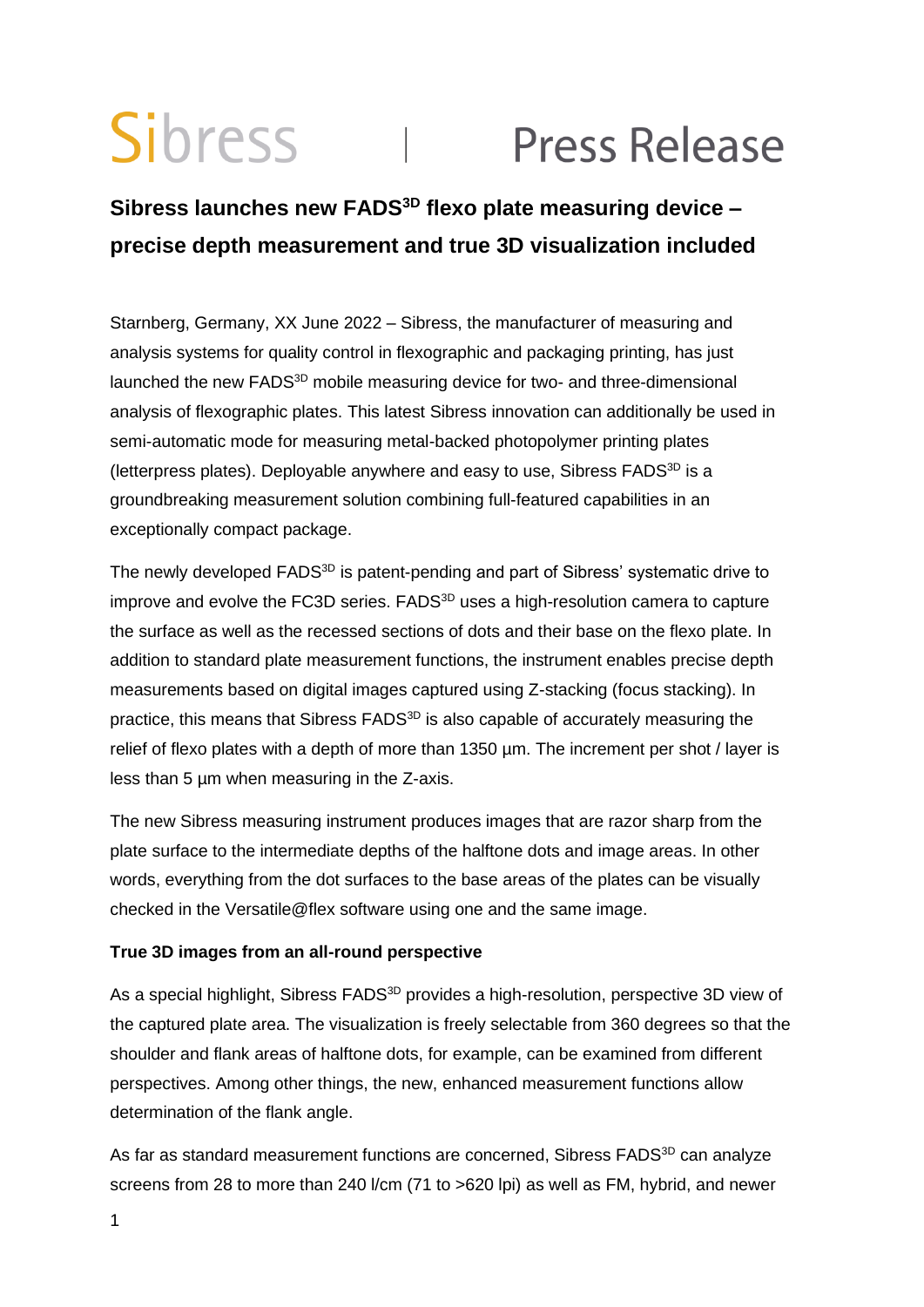specialty screens like Bellissima. All dots in the active control patch (larger than 3 mm<sup>2</sup>) are captured and evaluated by the Versatile@flex software. Parameters such as halftone value, screen, dot diameter and dot perimeter are instantly recognizable.

Other functions include statistics, storing measurement curves and automated creation of measurement reports complete with graphics. The depth value in µm is automatically determined during depth measurements and can be uploaded to an Excel file. The measurement histories obtained in this way are an important source of information for users, for instance when it comes to plate reusability. No comparable product in the market today offers this capability. Precise metrological verification of key parameters prior to reusing archived plates can reveal wear effects as well as storage-induced changes before these plates have a chance to compromise print quality and cause expensive press downtime.

### **Calibrated for precision in every dimension**

Sophisticated, largely automated calibration procedures for 2D and 3D capture ensure that measurements with Sibress FADS<sup>3D</sup> are permanently accurate and reproducible. A new, specially developed calibration tool guarantees repeatable depth measurements. This tool is equipped with special LED annular illumination and a precisely defined sphere, the size of which determines the calibration value.

"FADS3D provides a universal solution for quality control of flexo printing plates – from platemaking at repro service providers to incoming inspection and inventory control functions at packaging printers", says Sibress Managing Director Michael Romanowski. "In addition to several metrological refinements, our new measuring instrument's sharp reproduction of the entire relief depth range coupled with true 3D visualization make it a simple matter to check the results of the washing process in detail, for example, or the condition of archived flexo plates before they are reused."

For more information on Sibress FADS<sup>3D</sup> and the complete portfolio of Sibress products and services, visit [www.sibress.com.](http://www.sibress.com/)

#### **Captions:**

#### FADS-3D\_1.jpg:

The new FADS3D measuring device from Sibress offers a comprehensive range of features for two- and three-dimensional analysis of flexographic plates.